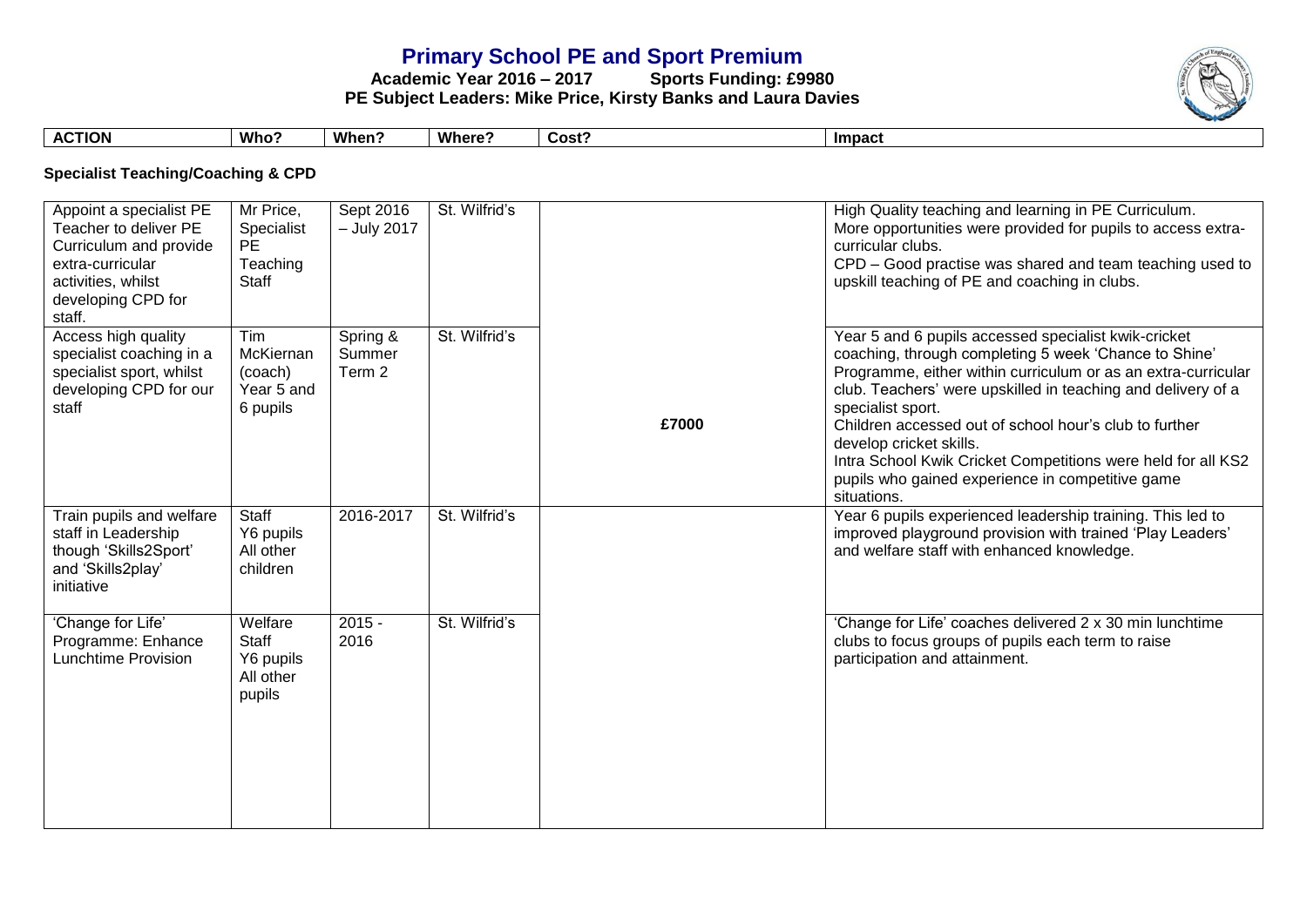#### **Competitions and Festivals**

| Increase pupils           | Whole  | Autumn | Various |                                      | See number of intra and inter school festivals and |
|---------------------------|--------|--------|---------|--------------------------------------|----------------------------------------------------|
| participation in          | School | Term   |         |                                      | competitions:                                      |
| competitions or festivals |        |        |         |                                      | <b>Cross Country Championships</b>                 |
|                           |        |        |         |                                      | Swimming Gala (local and regional)                 |
|                           |        |        |         |                                      | <b>Football Festivals</b>                          |
|                           |        |        |         | £350                                 | Tag-Rugby                                          |
|                           |        |        |         |                                      | <b>Quicksticks Hockey</b>                          |
|                           |        |        |         | Entry cost and transport fee to take | <b>Basketball</b>                                  |
|                           |        |        |         | part in events.                      | Netball                                            |
|                           |        |        |         |                                      | Athletics                                          |
|                           |        |        |         |                                      | Aquathlon                                          |
|                           |        |        |         |                                      | Triathlon                                          |
|                           |        |        |         |                                      | Children experienced a range of successes at these |
|                           |        |        |         |                                      | inter-school events.                               |

### **Extra-Curricular Activities / Clubs**

| LAU a-Gurricular Activities / Clubs                                                                                                                                                                        |                                               |                                      |               |       |                                                                                                                                                                                                                                                                                                                                                                                                                                                                                                                                                                                               |  |  |
|------------------------------------------------------------------------------------------------------------------------------------------------------------------------------------------------------------|-----------------------------------------------|--------------------------------------|---------------|-------|-----------------------------------------------------------------------------------------------------------------------------------------------------------------------------------------------------------------------------------------------------------------------------------------------------------------------------------------------------------------------------------------------------------------------------------------------------------------------------------------------------------------------------------------------------------------------------------------------|--|--|
| Increase pupil<br>participation in out of<br>school hours, clubs,<br>through specialist<br>coaching.                                                                                                       | Whole<br>School                               | Termly                               | St. Wilfrid's |       | Numbers participating in out of school hour clubs was high<br>even with the increased number of pupils in each year group.<br>Pupils became more physically active, developed skills and<br>applied those in games.<br>Weekly afterschool clubs were ran by PE Specialist coaches<br>Mr M Price and Mr K Willock.<br>Clubs included:<br>Football, basketball, athletics, sportshall athletics, gifted and<br>talented programme, OAA and targeted groups of children.<br>Clubs also offered through external coaches with Skillwise<br>and Inspiring Healthy Lifestyles.<br><b>COST: FREE</b> |  |  |
| Identify 'non-<br>participants' in extra-<br>curricular sport and<br>provide additional<br>activities to encourage<br>their immediate and<br>long term participation in<br>sport and physical<br>activity. | 'Less<br>active'<br><b>KS2 Pupils</b>         | <b>Spring Term</b><br>Summer<br>Term | St Wilfrid's  | £1030 | Pupils across KS2 were identified who did not attend an<br>extra-curricular sports club during 2015 - 2016. Pupils were<br>selected carefully based on a range of needs. This impacted<br>positively on behaviour, confidence and attitude towards<br>exercise and physical activity with some children going on to<br>represent the school in sports teams at local competiitons.                                                                                                                                                                                                            |  |  |
| Identify gifted and<br>talented children to<br>provide additional<br>support their needs to<br>achieve high levels of<br>success in PE and Sport                                                           | 'Gifted and<br>talented'<br><b>KS2 Pupils</b> | Autumn 2-<br>Y5/6                    | St Wilfrid's  |       | Children identified as being gifted and talented in PE and<br>Sport attended 1 hour weekly extra-curricular club to develop<br>and deepen knowledge, understanding and skills and to<br>promote high achievement and good progress. Children<br>worked with our specialist PE teachers to develop further                                                                                                                                                                                                                                                                                     |  |  |